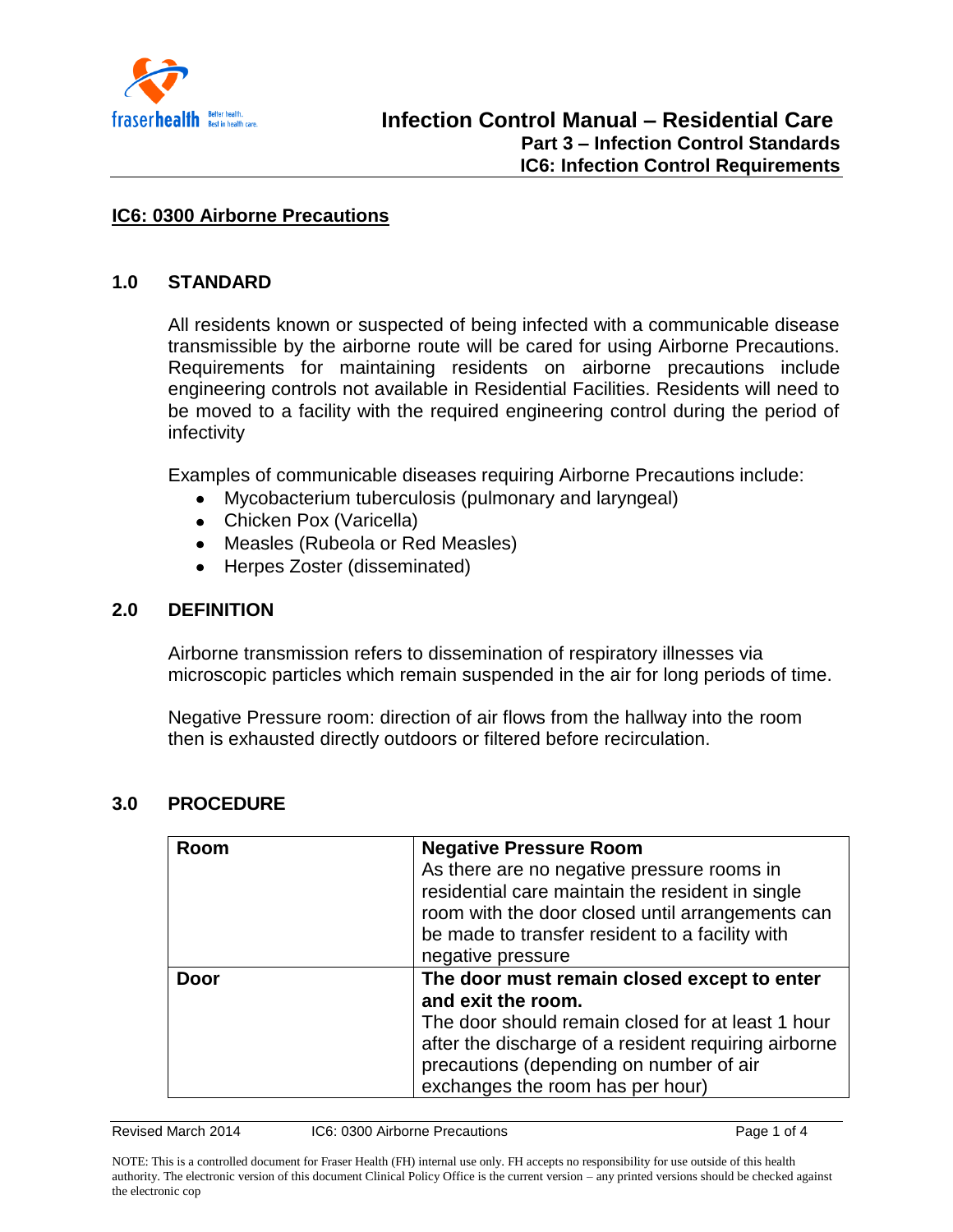

# **Infection Control Manual – Residential Care Part 3 – Infection Control Standards IC6: Infection Control Requirements**

| Airborne Precaution signage at the entrance to<br><b>Signage</b><br>the room and at the bed space in a multi-bed<br>room.<br>Respirator protection is required for all who enter<br><b>Mask</b><br>the room. Powered Air Purifying Respirators<br>(PAPRs) or N 95 Respirator must be used<br>Staff must be fit tested if using N 95 respirator.<br><b>Follow Routine Practice</b><br><b>Eye Protection</b><br><b>Follow Routine Practice</b><br><b>Gloves</b><br><b>Follow Routine Practice</b><br><b>Long sleeved Gowns</b><br>Before and after contact with resident and their<br><b>Hand Hygiene</b><br>environment before aseptic<br>procedure,<br>after<br>contact with body fluids<br><b>Resident Equipment</b><br>Dedicate to the resident, or clean and disinfect<br>after use |
|----------------------------------------------------------------------------------------------------------------------------------------------------------------------------------------------------------------------------------------------------------------------------------------------------------------------------------------------------------------------------------------------------------------------------------------------------------------------------------------------------------------------------------------------------------------------------------------------------------------------------------------------------------------------------------------------------------------------------------------------------------------------------------------|
|                                                                                                                                                                                                                                                                                                                                                                                                                                                                                                                                                                                                                                                                                                                                                                                        |
|                                                                                                                                                                                                                                                                                                                                                                                                                                                                                                                                                                                                                                                                                                                                                                                        |
|                                                                                                                                                                                                                                                                                                                                                                                                                                                                                                                                                                                                                                                                                                                                                                                        |
|                                                                                                                                                                                                                                                                                                                                                                                                                                                                                                                                                                                                                                                                                                                                                                                        |
|                                                                                                                                                                                                                                                                                                                                                                                                                                                                                                                                                                                                                                                                                                                                                                                        |
|                                                                                                                                                                                                                                                                                                                                                                                                                                                                                                                                                                                                                                                                                                                                                                                        |
|                                                                                                                                                                                                                                                                                                                                                                                                                                                                                                                                                                                                                                                                                                                                                                                        |
|                                                                                                                                                                                                                                                                                                                                                                                                                                                                                                                                                                                                                                                                                                                                                                                        |
|                                                                                                                                                                                                                                                                                                                                                                                                                                                                                                                                                                                                                                                                                                                                                                                        |
|                                                                                                                                                                                                                                                                                                                                                                                                                                                                                                                                                                                                                                                                                                                                                                                        |
|                                                                                                                                                                                                                                                                                                                                                                                                                                                                                                                                                                                                                                                                                                                                                                                        |
|                                                                                                                                                                                                                                                                                                                                                                                                                                                                                                                                                                                                                                                                                                                                                                                        |
|                                                                                                                                                                                                                                                                                                                                                                                                                                                                                                                                                                                                                                                                                                                                                                                        |
|                                                                                                                                                                                                                                                                                                                                                                                                                                                                                                                                                                                                                                                                                                                                                                                        |
|                                                                                                                                                                                                                                                                                                                                                                                                                                                                                                                                                                                                                                                                                                                                                                                        |
| <b>Resident Transfers</b><br>Resident must wear procedure mask during                                                                                                                                                                                                                                                                                                                                                                                                                                                                                                                                                                                                                                                                                                                  |
| transport. If resident non-compliant to wearing the                                                                                                                                                                                                                                                                                                                                                                                                                                                                                                                                                                                                                                                                                                                                    |
| procedure mask the transporting staff to wear an                                                                                                                                                                                                                                                                                                                                                                                                                                                                                                                                                                                                                                                                                                                                       |
| N 95 respirator or a PAPR. Notify receiving health                                                                                                                                                                                                                                                                                                                                                                                                                                                                                                                                                                                                                                                                                                                                     |
| care facility and ambulance service                                                                                                                                                                                                                                                                                                                                                                                                                                                                                                                                                                                                                                                                                                                                                    |
| Resident should perform hand hygiene and be<br><b>Resident Hand Hygiene</b>                                                                                                                                                                                                                                                                                                                                                                                                                                                                                                                                                                                                                                                                                                            |
| assisted as necessary before leaving their rooms                                                                                                                                                                                                                                                                                                                                                                                                                                                                                                                                                                                                                                                                                                                                       |
| after toileting and before meals                                                                                                                                                                                                                                                                                                                                                                                                                                                                                                                                                                                                                                                                                                                                                       |
| Refer to Environmental Hygiene: Housekeeping,<br>Housekeeping                                                                                                                                                                                                                                                                                                                                                                                                                                                                                                                                                                                                                                                                                                                          |
| to wear N95 respirator if in room following                                                                                                                                                                                                                                                                                                                                                                                                                                                                                                                                                                                                                                                                                                                                            |
| transport of resident and the appropriate number                                                                                                                                                                                                                                                                                                                                                                                                                                                                                                                                                                                                                                                                                                                                       |
| of air exchanges have not been met.                                                                                                                                                                                                                                                                                                                                                                                                                                                                                                                                                                                                                                                                                                                                                    |

# **4.0 Aerosol Generating Medical Procedures (AGMP's)**

AGMP's are procedures that stimulate coughing and promote generation of high volumes of aerosols that may increase risk of transmission of organisms.

Examples include:

- Intubation and related procedures, manual ventilation, open endotracheal  $\bullet$ suctioning
- Cardio-pulmonary resuscitation (CPR)  $\bullet$
- $\bullet$ Bronchoscopy
- Sputum induction
- Nebulized therapy  $\bullet$
- Non-invasive positive pressure ventilation (CPAP, BiPAP) $\bullet$

Revised March 2014 IC6: 0300 Airborne Precautions Page 2 of 4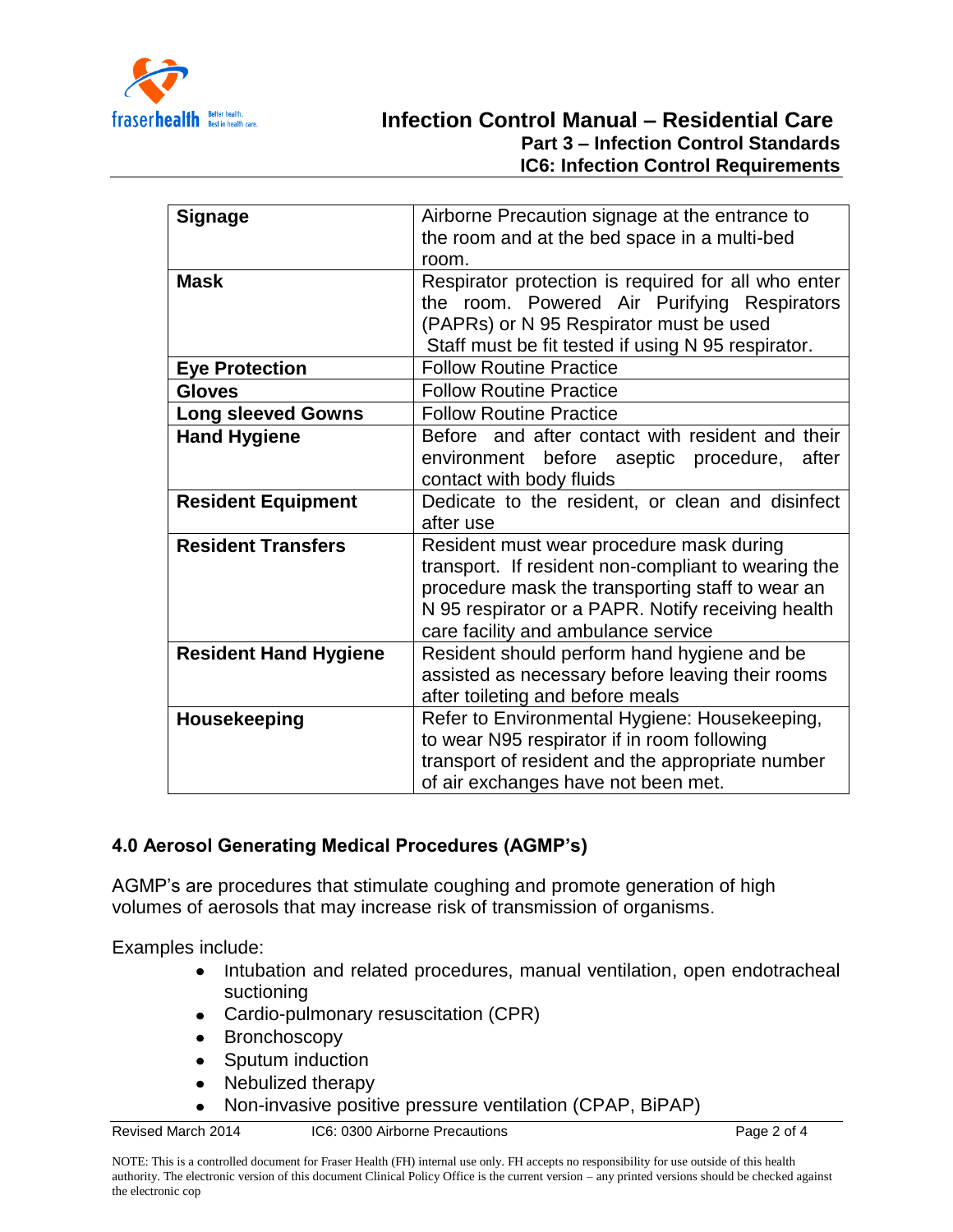

## **Equipment**

Whenever possible, equipment shall be dedicated to the resident's exclusive use such as

- BP cuff
- Stethoscope
- Thermometer
- Wheelchair
- Sling for the lifting device (preferably the whole device)
- **•** Transfer belt

## **Non-dedicated Equipment**

Equipment which cannot be dedicated for individual use must be appropriately cleaned and disinfected before being removed from the room and used by another resident.

## **Supplies**

- Avoid overstocking items in resident rooms
- At entrance to the room have the following supplies:
	- o Hospital-grade disinfectant wipes (store away from access by the resident)
- Personal Protective Equipment such as disposable gloves and long-sleeved  $\bullet$ gowns. The following items should be supplied in the resident's room:
	- o Dedicated personal care supplies such as periwash, periwipes, mouth wash, shampoo, creams lotions etc.
	- o Garbage can with plastic liners
	- o Laundry hamper, double bagging is not required
	- o Alcohol based hand rub (ABHR) or liquid hand soap and paper towels at the hand washing sink

## **Waste, Laundry, Dishes and Cutlery:**

No special precautions are required; routine practices are sufficient